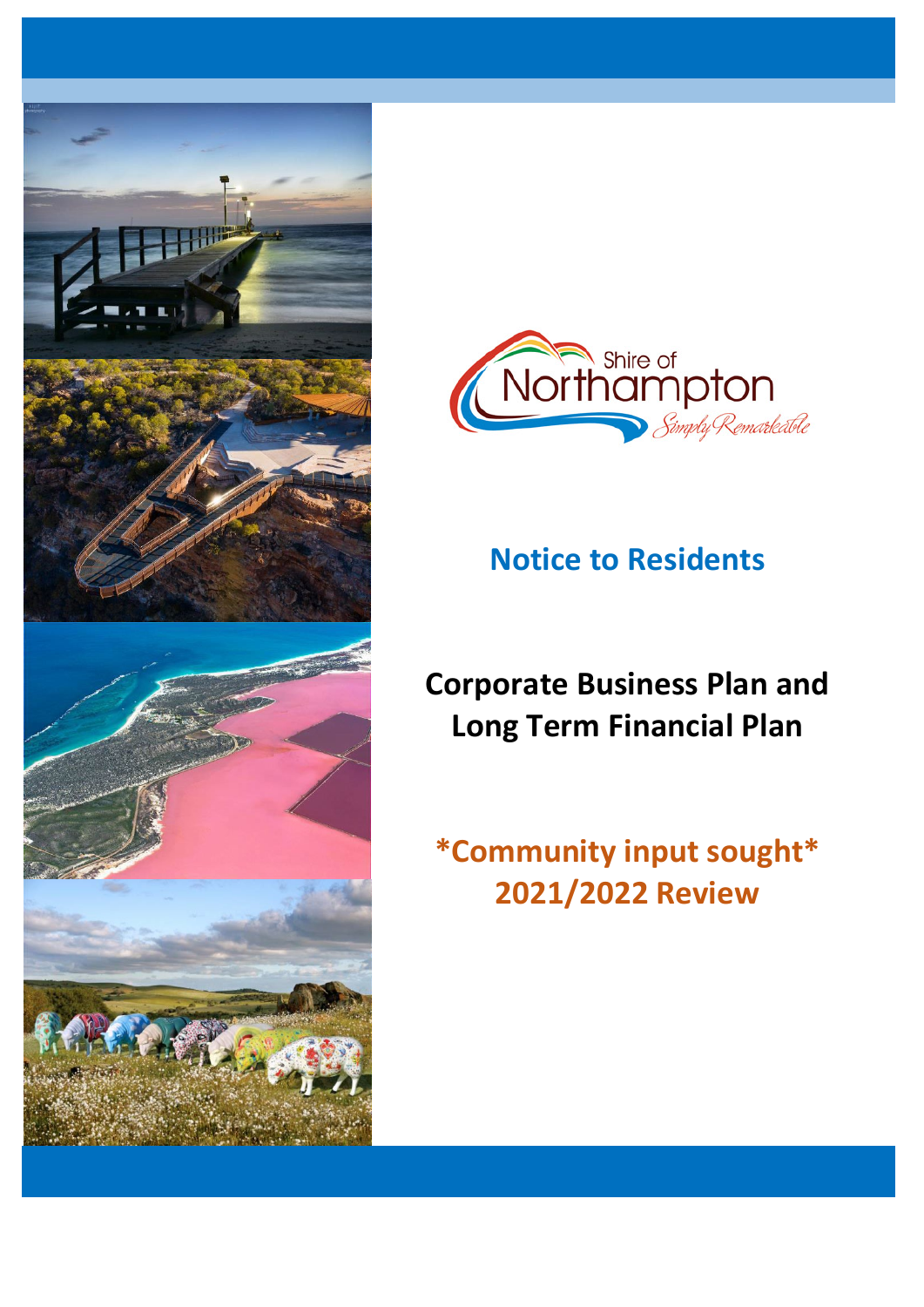## **Notice to Residents Corporate Business Plan and Long Term Financial Plan**

Each year Council invites residents and community groups through general advertising to submit projects for consideration in current and future budgets. Community input into future projects is vital as provides the Council with a direction and further more assists in the provision of services that the community is seeking.

Some of the projects are deemed large scale or capital projects which need to be planned in future years if they cannot occur within a current financial year. These projects are listed in the asset management sections of the Shires Corporate Business Plan (CBP) and provide a direction for future budgets.

In 2020 the Federal Government provided all local governments funding through the Local Roads and Community Infrastructure Programme. This funding has now also been renewed for the 2021 calendar year where projects are to be completed by 31 December 2021. The programme is to allow local governments to bring forward projects to stimulate employment and economic growth as part of the recovery process of the COVID-19 epidemic. The Northampton Shire Council allocated the funding to the following projects:

| $2020/21$ Projects | New public toilets - Kings Park, Northampton<br>Jakes Point toilet car park, Kalbarri<br>Coach & long vehicle parking area, Allen Centre Kalbarri<br>LED Public Notice boards for Northampton and Kalbarri                                                                                                                                                               |
|--------------------|--------------------------------------------------------------------------------------------------------------------------------------------------------------------------------------------------------------------------------------------------------------------------------------------------------------------------------------------------------------------------|
| 2021<br>Projects   | Replace playground, Marina Park Kalbarri<br>Replace playground, Horrocks foreshore<br>Replace commercial fishing precinct public toilets, Kalbarri<br>Construct pump track - Horrocks Community Centre<br>Construct pump track - Lions Park, Northampton<br>(pump track is a sealed track similar to a BMX track where<br>users can use skate boards, roller blades etc) |

Some of these projects were previously listed in the CBP and the plan has now been adjusted to remove the above projects.

Other projects may also require grant funding and if such funding is not received then the project is unlikely to proceed.

An important factor in determining the Plan is that each year the projects must be approved within the annual Council budget and unfortunately many do not get approved due to financial constraints and other projects take priority. Where a project is not approved in the annual budget it is re-listed for consideration in the following year's budgets and CBP's.

The CBP does not include general maintenance works as this forms part of the Councils overall maintenance budget for buildings, parks, roads etc.

So what is in the asset management section of the CBP now?

The asset management section is split into operational sections and the proposed projects for each section for future years are as per the following: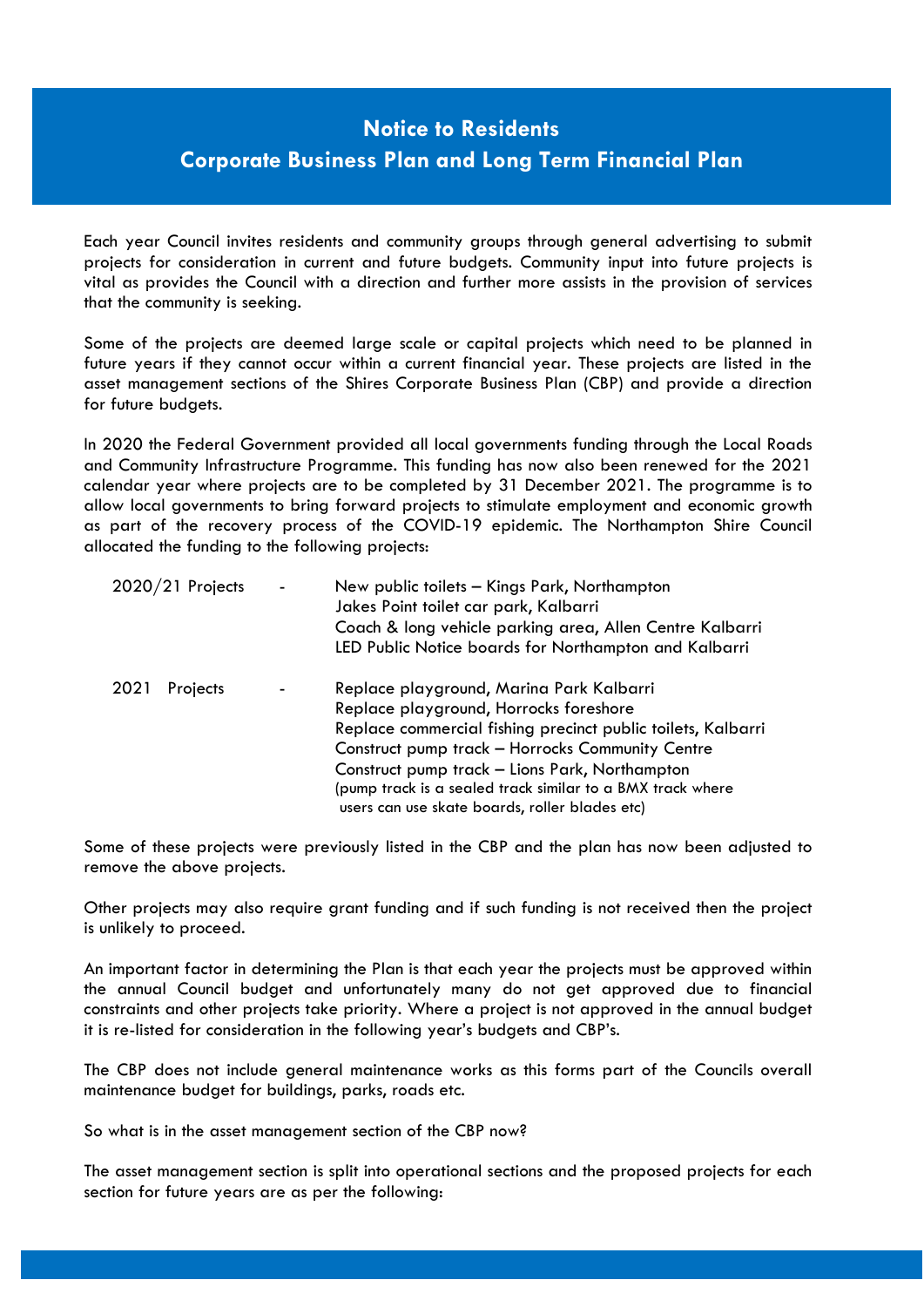**New Buildings/Infrastructure**

There are no new proposed building infrastructure projects forthcoming in the next five years.

## **Major Building Upgrades**

| 2023/24 | Allen Centre - replace guttering & facias             | \$40,000 |
|---------|-------------------------------------------------------|----------|
| 2024/25 | Northampton Doctors Surgery – replace floor coverings | \$15,000 |

## **Recreational Facilities Upgrades & New**

| 2021/22 | <b>Kalbarri Foreshore</b> | Outdoor Gym - Chinaman's Park Land           | \$60,000 |
|---------|---------------------------|----------------------------------------------|----------|
|         |                           | Install bin surrounds to park land 240l bins | \$42,000 |

Due to the ongoing issue of COVID-19 the installation of gym equipment will be under review when Council determines the CBP. Due to high sanitization requirements required for such equipment it is likely that this project will be deferred.

There are no other projects proposed as from 2021/22 in the current CBP.

#### **Road Projects**

Where an asterisk appears near a road name this indicates that grant funding is either received or is to be applied for to assist with the project. All other costs must come from Councils resources.

| 2021/2022              |                                    |    |                 |
|------------------------|------------------------------------|----|-----------------|
| <b>Road/Street</b>     | <b>Works Description</b>           |    | <b>Est Cost</b> |
| <b>Gwalla Street</b>   | Construct and seal eastern section | \$ | 128,000         |
| <b>Grey Street</b>     | Stage 1 of Asphalt reseal          | \$ | 251,000         |
| <b>Harney Street</b>   | Reseal (0.00 - 0.30 SLK)           | \$ | 13,000          |
| *Ogilvie East Rad      | Reseal (0.0 - 3.2 SLK)             | \$ | 135,000         |
| <b>Pelican Road</b>    | Reseal (0.0 - 0.46 SLK)            | \$ | 19,500          |
| Port Gregory Road      | Reseal (0.0 - 5.32 SLK)            | \$ | 216,000         |
| *Northampton Nabawa Rd | Reseal (0.0 - 4.38 SLK)            | \$ | 182,000         |
| *Kalbarri Road         | Reseal (28 - 38 SLK)               | \$ | 353,000         |
| <b>Forrest Street</b>  | Reseal (0.42 -1.37 SLK)            | \$ | 32,000          |
| <b>Brook Street</b>    | <b>Reseal Street</b>               | \$ | 22,000          |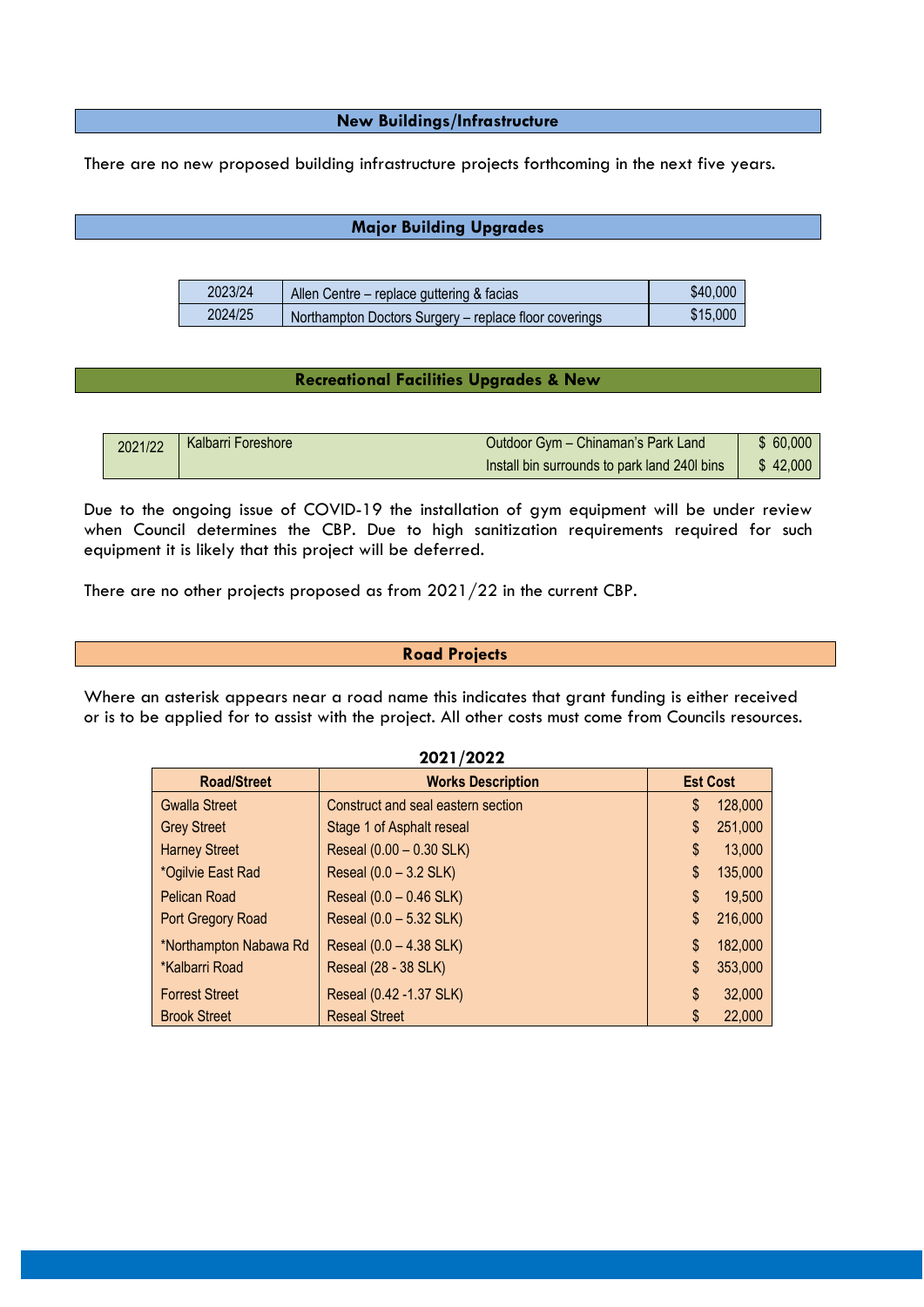## **2022/2023**

| <b>Road/Street</b>       | <b>Works Description</b>                            |    | <b>Est Cost</b> |
|--------------------------|-----------------------------------------------------|----|-----------------|
| <b>Bruce Road</b>        | Reseal                                              | \$ | 44,000          |
| Anchorage Lane           | Reseal                                              | \$ | 13,000          |
| <b>Essex Street</b>      | Reseal (0.00 to 0.27 SLK)                           | S  | 12,000          |
| John Street              | Reseal (0.21 - 0.38 SLK)                            | \$ | 31,000          |
| *Kalbarri Road           | Reseal (38 - 48 SLK)                                | \$ | 363,000         |
| <b>Smith Street</b>      | Kerb renewal and seal (0.00 to 0.40 & 0.66 to 0.77) |    | 110,000         |
| O'Connor & Lauder, Binnu | Construct and bitumen seal streets                  | \$ | 67,000          |
| *Grey Street, Kalbarri   | Asphalt reseal - stage 2                            |    | 251,000         |
| *Parker & Wundi Roads    | Construct and seal 2.3km                            |    | 400,000         |

## **2023/2024**

| <b>Road/Street</b>     | <b>Works Description</b>              |  | <b>Est Cost</b> |
|------------------------|---------------------------------------|--|-----------------|
| *Balla Whelarra Road   | Reseal                                |  | 455,000         |
| <b>Burgess Street</b>  | Construct and bitumen seal street     |  | 60,000          |
| *Kalbarri Road         | Reseal (48 - 58 SLK)                  |  | 372,000         |
| <b>Binnu East Road</b> | Reconstruct floodway at SLK 2.85      |  | 150,000         |
| *Parker & Wundi Roads  | Second coat seal to constructed 2.3km |  | 80,000          |

## **2024/2025**

| <b>Road/Street</b>    | <b>Works Description</b>                          | <b>Est Cost</b> |         |
|-----------------------|---------------------------------------------------|-----------------|---------|
| <b>Forrest Street</b> | Reseal (0.42-1.37 SLK)                            |                 | 32,000  |
| Binnu East Road       | Reconstruct floodway at SLK 1.00                  |                 | 160,000 |
| *Ogilvie East Road    | Stage 1 - construct and seal eastern section 12km |                 | 840,000 |

| 2025/2026              |                                                   |                 |         |
|------------------------|---------------------------------------------------|-----------------|---------|
| <b>Road/Street</b>     | <b>Works Description</b>                          | <b>Est Cost</b> |         |
| *Ogilvie East Road     | Stage 2 – construct and seal eastern section 12km |                 | 840,000 |
|                        | <b>Reseal Stage 1</b>                             |                 | 220,000 |
| <b>Mortimer Street</b> | Reconstruct and install drainage                  |                 | 80,000  |
|                        |                                                   |                 |         |

#### **2026/2027**

| <b>Road/Street</b>    | <b>Works Description</b>                            | <b>Est Cost</b> |
|-----------------------|-----------------------------------------------------|-----------------|
| *Nanda Drive          | Construct and bitumen seal section from Walker onto |                 |
|                       | <b>Smith Streets</b>                                | \$360,000       |
| *Ogilvie East Road    | <b>Reseal Stage 2</b>                               | \$250,000       |
| <b>Chilimony Road</b> | Realign and construct section north of Rob Road     | \$275,000       |

For years 2023/2024 to 2026/2027 the road projects listed are those that have been identified at this stage. Residents are encouraged to nominate other roads for consideration for upgrades for these years.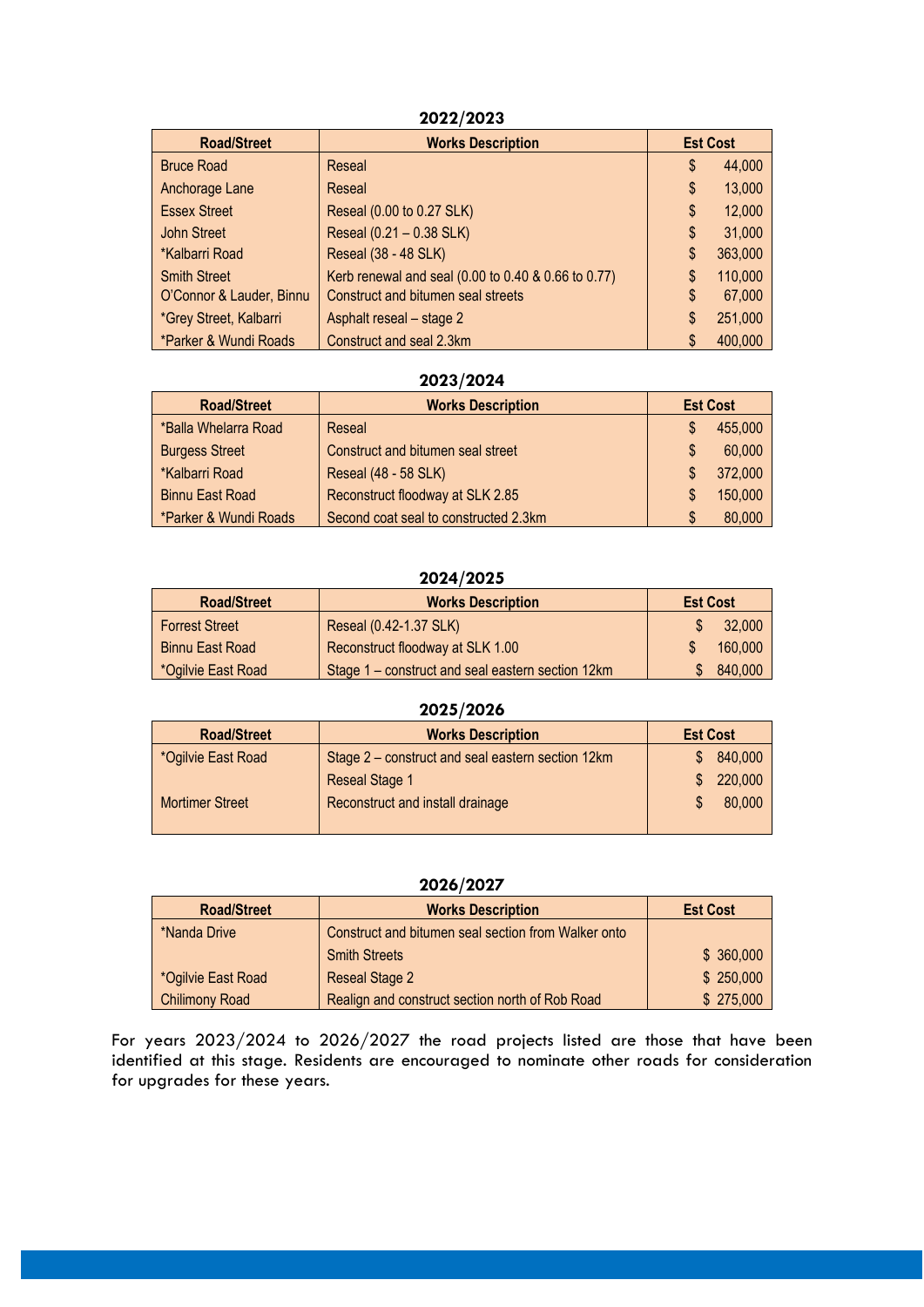## **Car Park Development**

The Council established car park development plan is being progressed each year with the current plan being as per the following.

| <b>Car Park</b>        | <b>Works</b>                |           |           |           |           |
|------------------------|-----------------------------|-----------|-----------|-----------|-----------|
|                        |                             | 2021/22   | 2022/23   | 2023/24   | 2024/25   |
| Kalbarri               |                             |           |           |           |           |
| Essex St - Northampton | Parking on north side of    |           |           | \$83,000  |           |
|                        | <b>Hampton Gardens</b>      |           |           |           |           |
| Back Beach             | Seal access road & car park |           | \$150,000 |           |           |
| Jakes Beach            | Seal access road & car park | \$187,000 |           |           |           |
| <b>Siphons</b>         | Seal access road & car park |           |           | \$115,000 |           |
| <b>Porter Street</b>   | Seal skate parking area     |           |           |           | \$125,000 |

## **Footpath Development**

The Council developed a footpath plan in 2005 and remains in place. The main criteria for a pathway to be considered for construction are that it must link to shopping areas, medical services, schools etc. Not all streets in the various townsites require footpaths due to low traffic volumes.

A copy of the entire footpath plan can be provided upon request.

The proposed footpath works for the next four years are as follows. Costs are estimated based on 2m wide concrete paths.

| <b>Works</b>                       | 2021/22   | 2022/23 | 2023/24   | <b>Beyond</b><br>2024 |
|------------------------------------|-----------|---------|-----------|-----------------------|
|                                    |           |         |           |                       |
| Smith to Mallard                   | \$50,000  |         |           |                       |
| Grey to Smith (240m)               | \$53,000  |         |           |                       |
| Gallant to Gantheaume (180m)       |           |         |           | \$64,000              |
| Waikiri to Gantheaume (230m)       |           |         |           | \$52,000              |
| <b>Construct Dual Use Pathway</b>  |           |         |           |                       |
| Waikiri to Sequita (192m)          |           |         |           | \$43,000              |
| Red Bluff to Eco Flora             | \$107,000 |         |           |                       |
|                                    |           |         |           |                       |
| <b>Construct Dual Use Pathway</b>  |           |         |           | \$38,000              |
| end of existing to Golf Club       |           |         |           |                       |
| Whole Street, east side            |           |         |           | \$42,000              |
| Red Bluff to Pederick (950m)       |           |         | \$210,000 |                       |
| Porter Street to Sun River Chalets |           |         |           | \$75,000              |
| Batavia to Gantheaume (120m)       |           |         |           | \$27,000              |
| Gantheaume to Walker via Harvey    |           |         |           |                       |
| (600m)                             |           |         |           |                       |
|                                    |           |         | \$124,000 |                       |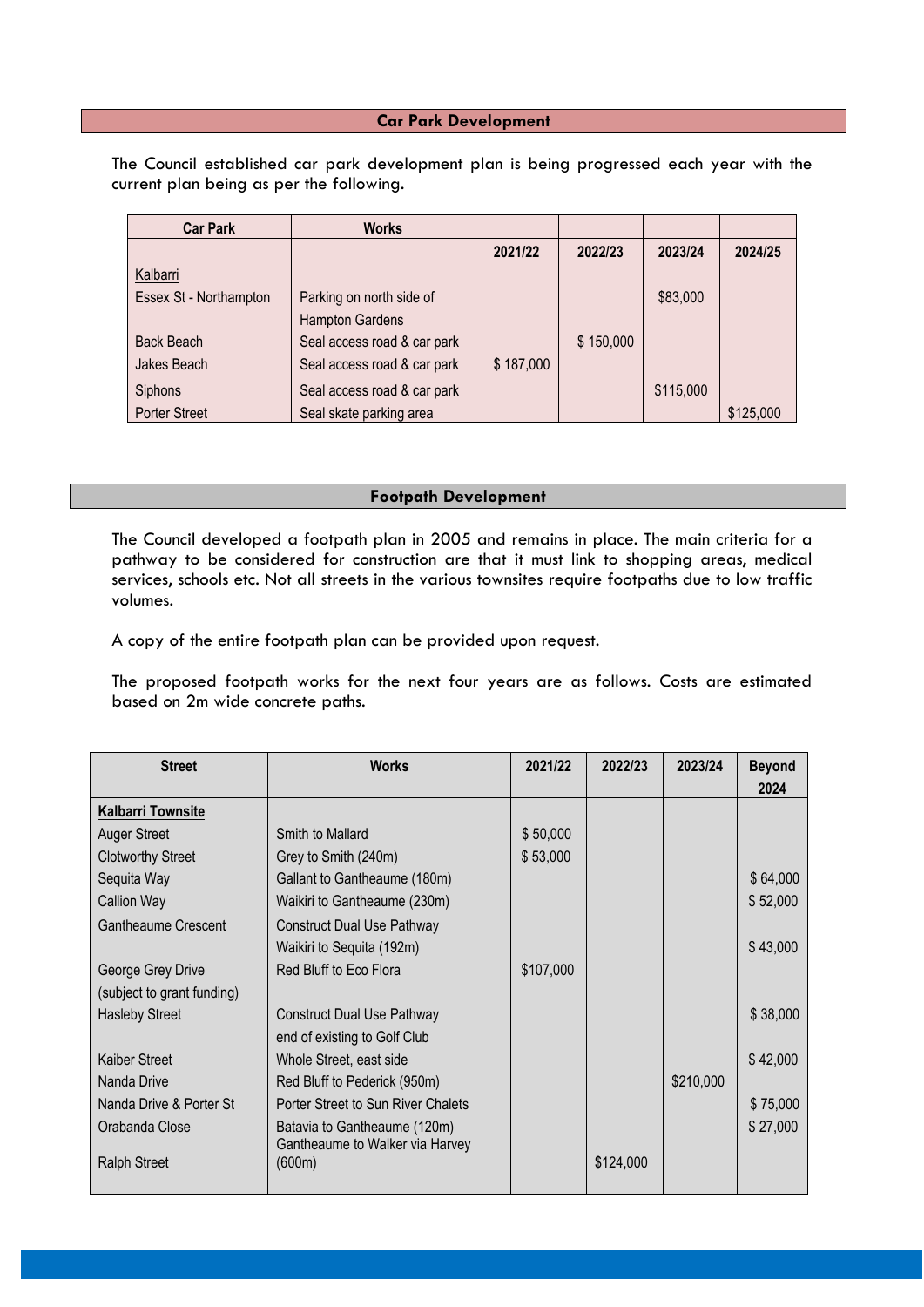## **The Future**

The Corporate Business Plan and Long Term Financial Plan are revised and adopted by Council each year. Council encourages residents to have input into the future and take the time to view the projects and make comment or suggest projects/services for consideration by Council.

If you or your group have a project that you want Council to consider then please lodge a submission to the CEO before 26 March 2021 either in writing or email to [ceo@northampton.wa.gov.au](mailto:ceo@northampton.wa.gov.au)

**CR CRAIG SIMKIN SHIRE PRESIDENT**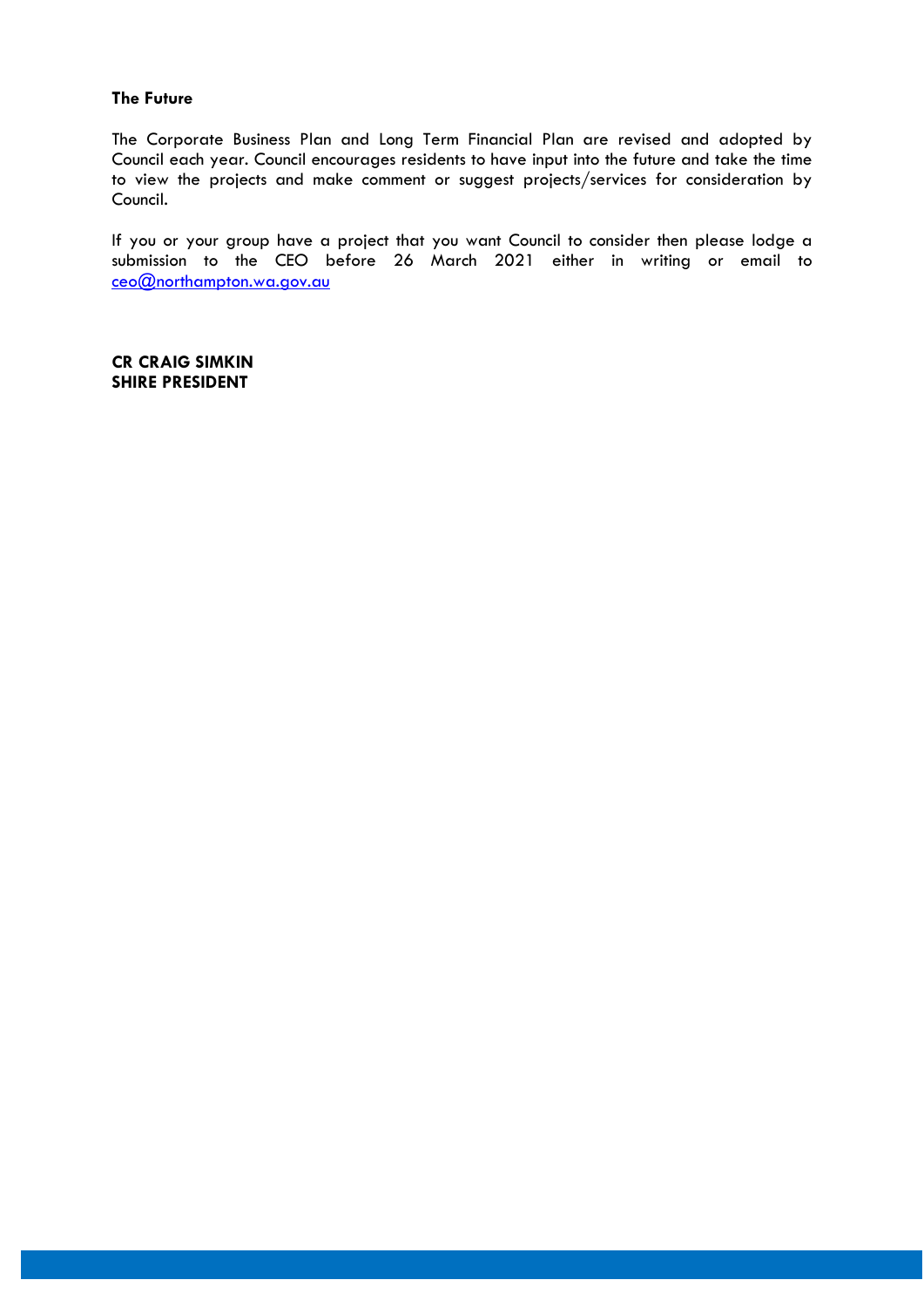## **SHIRE OF NORTHAMPTON**



Submission Form 2021/2022

| Name:                |  |
|----------------------|--|
| Address:             |  |
|                      |  |
|                      |  |
| Email:               |  |
| <b>Phone Number:</b> |  |

| <b>Description of Request</b> | <b>Estimated Cost</b><br>\$ |
|-------------------------------|-----------------------------|
|                               |                             |
|                               |                             |
|                               |                             |
|                               |                             |
|                               |                             |
|                               |                             |
|                               |                             |
|                               |                             |
|                               |                             |
|                               |                             |
|                               |                             |
|                               |                             |
|                               |                             |
|                               |                             |
|                               |                             |
|                               |                             |
|                               |                             |
|                               |                             |
|                               |                             |
|                               |                             |
|                               |                             |

Please return this form by Friday 26th March 2021 PO Box 61 Northampton 6535 or Fax 99341072